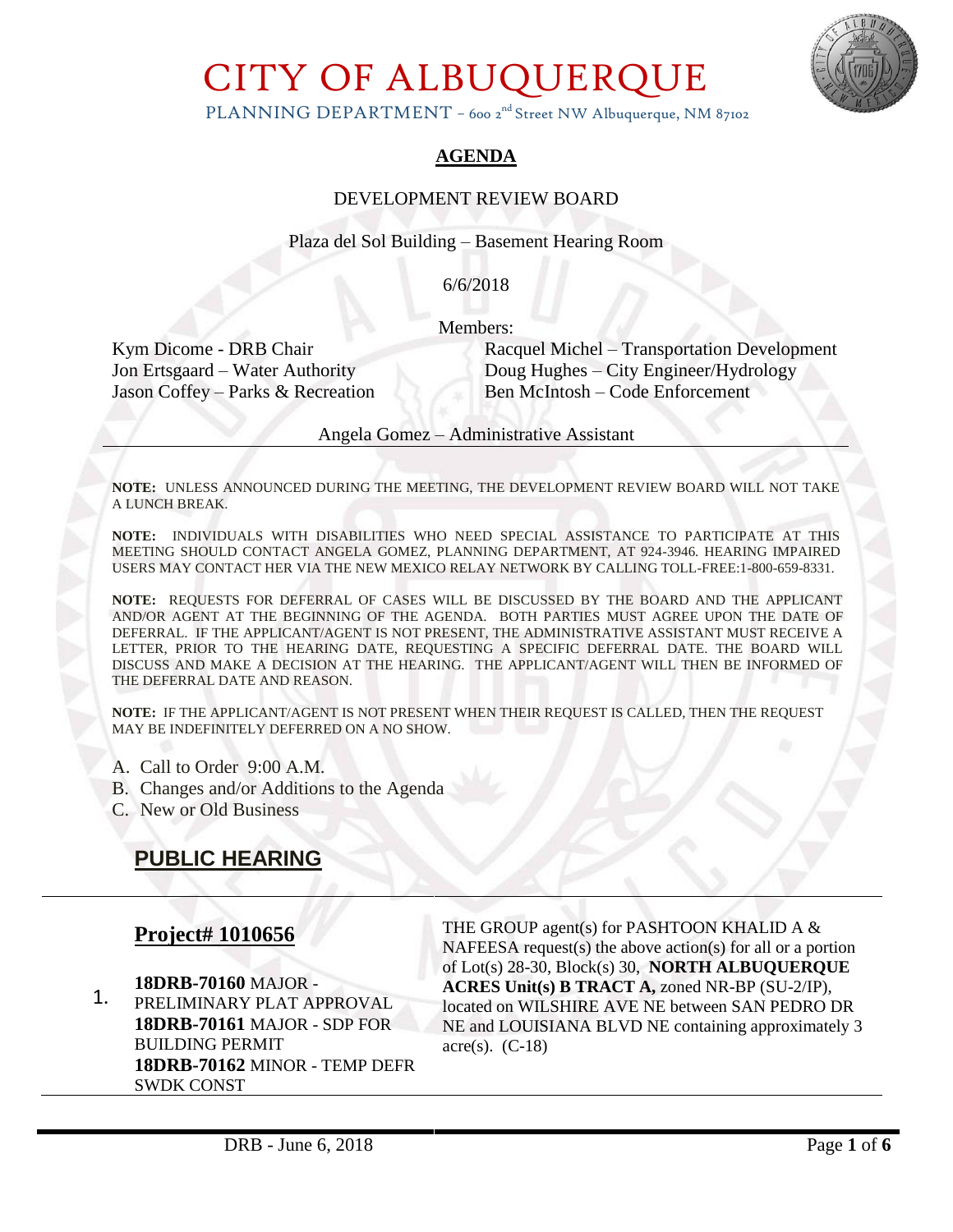

PLANNING DEPARTMENT – 600 2<sup>nd</sup> Street NW Albuquerque, NM 87102

| 2. | Project# 1011638<br>18DRB-70148 MAJOR - SDP FOR<br><b>BUILDING PERMIT</b>                                                                                                                                                                               | LEE GAMELSKY ARCHITECTS PC agent(s) for L & C<br><b>TRANSPORT</b> request(s) the above action(s) for all or a<br>portion of Lot(s) 22-A, Block(s) 8, ORIGINAL<br><b>TOWNSITE OF WESTLAND</b> zoned NR-BP (SU-2/IP),<br>located on 94TH ST NW between CENTRAL AVE NW and<br>VOLCANO RD NW containing approximately 1.6 acre(s).<br>$(K-9)$                                                                                                                               |
|----|---------------------------------------------------------------------------------------------------------------------------------------------------------------------------------------------------------------------------------------------------------|-------------------------------------------------------------------------------------------------------------------------------------------------------------------------------------------------------------------------------------------------------------------------------------------------------------------------------------------------------------------------------------------------------------------------------------------------------------------------|
| 3. | Project# 1000874<br>18DRB-70135 - VACATION OF<br><b>PUBLIC</b><br><b>EASEMENT</b><br>18DRB-70136 - MINOR -<br>PRELIMINARY/FINAL PLAT<br><b>APPROVAL</b>                                                                                                 | TIERRA WEST LLC agent(s) for MONTANO I-25 BEACH<br>AQUISITION PROPERTY LLC request(s) the above<br>$action(s)$ for all or a portion of $Lot(s)$ B-1, <b>RENAISSANCE</b><br><b>CENTER III</b> zoned NR-C (SU-1 FOR IP & AMUSEMENT<br>FACILITY OF A PERMANENT CHARACTOR (NOT<br>ADULT ESTABLISHMENT)), located on DESERT SURF<br>CIRCLE NE between ALEXANDER BLVD NE and<br>MONTANO RD NE containing approximately 23.87 acre(s).<br>(F-16) [Deferred on 5/16/18, 6/6/18] |
| 4. | <b>Project# 1010675</b><br>18DRB-70120 MAJOR - SDP FOR<br><b>BUILDING PERMIT</b>                                                                                                                                                                        | TIERRA WEST LLC agent(s) for CAMEL ROCK<br>DEVELOPMENT LLC request(s) the above action(s) for all<br>or a portion of Lot(s)1-5, PASEO MARTKETPLACE,<br>zoned MX-M (SU-2 C-1/RC), located on PASEO DEL<br>NORTE NE and SAN PEDRO DR NE containing<br>approximately 4.07 acre(s). (D-18) [Deferred from 5/2/18,<br>5/16/18, 5/23/18]                                                                                                                                      |
| 5. | Project# 1006864<br>18DRB-70155 MAJOR -<br>PRELIMINARY PLAT APPROVAL<br>18DRB-70156 SIDEWALK<br><b>VARIANCE</b><br><b>18DRB-70157 SIDEWALK WAIVER</b><br>18DRB-70158 SUBDN DESIGN<br><b>VARIANCE FROM MIN DPM STDS</b><br>18DRB-70159 MINOR - TEMP DEFR | BOHANNAN HUSTON INC agent(s) for PULTE<br>DEVELOPMENT OF NEW MEXICO, INC request(s) the<br>above action(s) for all or a portion of $Tract(s) N-2-B-1, N-2-$<br>B-2, N-2-C-1, WATERSHED SUBDIVISION, zoned PC<br>(SU-2 FOR PDA), located on MIREHAVEN PARKWAY<br>between BEAR LAKE WAY and MIREHAVEN PARKWAY<br>containing approximately $61.84$ acre(s). $(H-8)$                                                                                                        |

SWDK CONST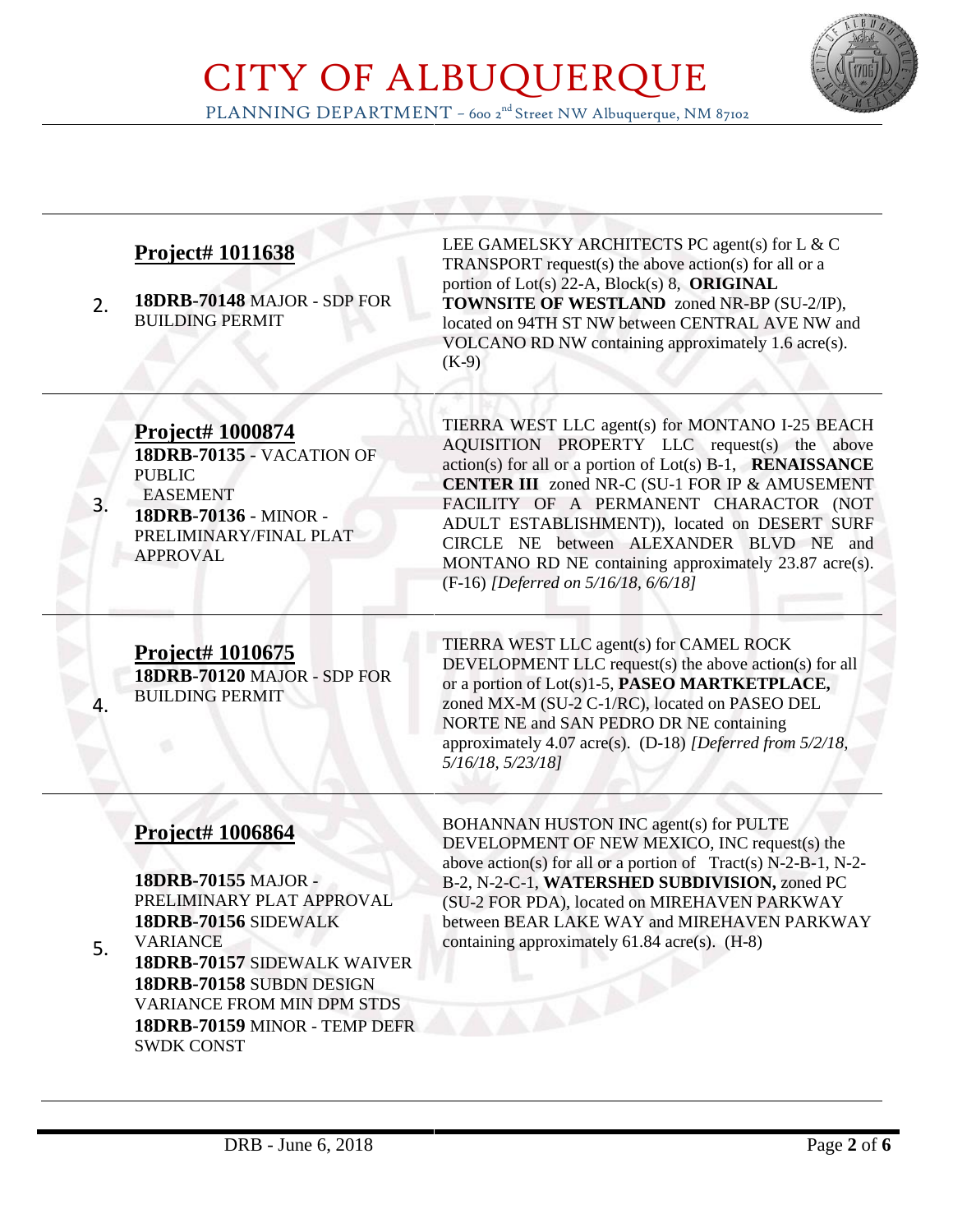

PLANNING DEPARTMENT - 600 2<sup>nd</sup> Street NW Albuquerque, NM 87102

## **MINOR CASES**

**Project #: PR-2018-001179 (1006864)** 

## **Application#:**

**SI-2018-00029**

6.

7.

SITE PLAN FOR SUBDIVISION AMENDMENT **(18EPC-/40022)**

**Project #: PR-2018-001179 (1006864)** 

**Application#: SI-2018-00038** SITE PLAN FOR SUBDIVISION AMENDMENT **(18EPC-/40016)**

**Project#: PR-2018 – 001175 (1002321)**

**Application#: SD-2018-00009**  PRELIMINARY/FINAL PLAT CONSENSUS PLANNING, INC., agent for PULTE GROUP, requests the above action for the **DEL WEBB MIREHAVEN SUBDIVISION**, the PULTE @ MIREHAVEN SUBDIVISION AND ALL N AND M TRACTS AND SUBTRACTS OF THE **WATERSHED SUBDIVISION**, zoned PC (SU-2 for PDA) located in an area bounded by the PETROGLYPH NATIONAL MONUMENT to the north and west, WEST CREEK PL. AND TIERRA PINTADA BLVD. to the east and MIREHAVEN PARKWAY to the southern boundary of tract N2C1 of the **WATERSHED SUBDIVISION** containing approximately 285 acres. (H-8 and H-9)

CONSENSUS PLANNING, INC., agent for PULTE GROUP, requests the above action for all or a portion of Tract N-2-B and Tract N-2-C, **WATERSHED SUBDIVISION**, zoned PC (SU-2 for PDA), located on the western side of TIERRA PINTADA, between WILLOW CANYON TRAIL and BEAR LAKE WAY, containing approximately 61.8 acres. (H-8)

**Applicant:** BUILDERS TRUST OF NM BUILDERS ASSOCIATION **Agent:** JOHN MACKENZIE DEPARTMENT OF MUNICIPAL DEVELOPMENT (DMD) **Parcel Owner:** BUILDERS TRUST OF NM & NM HOMEBUILDERS ASSOCIATION

*Requests the aforementioned action for all or a portion of*

LT 6 PLAT OF JOURNAL CENTER PHASE 2 UNIT 2, A REPLAT OF TRACT 8A-1 JOURNAL CENTER PHASE 2 UNIT 1 CONT 1.0000 AC LOT 6, BLOCK 0000, SUBDIVISION

**Address:** 7451 BARTLETT ST NE, Albuquerque, NM LT 4-A PLAT OF LTS 3-A & 4-A JOURNAL CENTER PHASE 2 UNIT 2 CONT 1.2001 AC LOT 4A, BLOCK 0000

**Address:** 3801 MASTHEAD ST NE, Albuquerque, NM LT 7 PLAT OF JOURNAL CENTER PHASE 2 UNIT 2, A REPLAT OF TRACT 8A-1 JOURNAL CENTER PHASE 2 UNIT 1 CONT 1.0000 AC LOT 7, BLOCK 0000

**Address:** 7441 BARTLETT ST NE, Albuquerque, NM **Subdivision: JOURNAL CENTER PHASE 2 UNIT 2 Located on**: Bartlett St NE between Masthead and Rutledge

**Current Zoning | Proposed Zoning | Zoning Atlas Pages | Application Acreage** NR-BP D-17 3.20

8.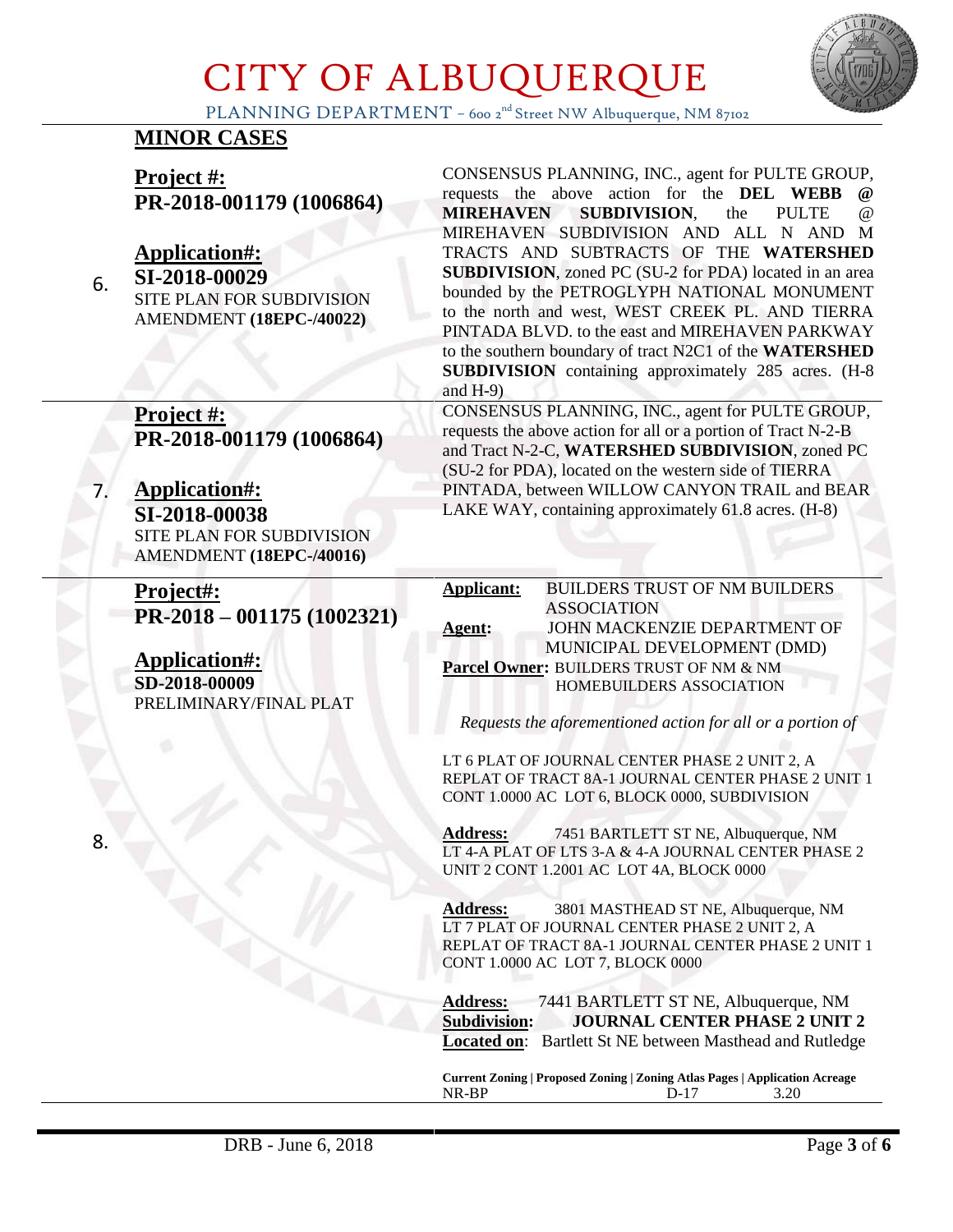

PLANNING DEPARTMENT – 600 2<sup>nd</sup> Street NW Albuquerque, NM 87102

|     | Project#:<br>PR-2018-001177 (1011603)<br>Application#:          | <b>JENNIE STONESIPHER</b><br>Agent:<br><b>Applicant:</b><br><b>CHRISTOPHER DEHLER</b><br>THREE TREES LLC<br><b>Parcel Owner:</b><br>Requests the aforementioned action for all or a portion of                                               |
|-----|-----------------------------------------------------------------|----------------------------------------------------------------------------------------------------------------------------------------------------------------------------------------------------------------------------------------------|
| 9.  | SD-2018-00010<br>PRELIMINARY/FINAL PLAT                         | 012 RAYNOLDS ADDN LOTS 3 4 5 X 6 LOT 3, BLOCK 12<br><b>RAYNOLDS ADDN</b><br><b>Subdivision:</b><br>1310 GOLD AV SW, Albuquerque, NM<br><b>Address:</b><br><b>Current Zoning   Proposed Zoning   Zoning Atlas Pages   Application Acreage</b> |
|     |                                                                 | R-ML<br>$K-13$<br>0.163                                                                                                                                                                                                                      |
|     | Project #:<br>PR-2018-001178 (1011523)                          | <b>CARTESIAN SURVEYS INC. (CSI)</b><br>Agent(s):<br><b>MARK HAMMOND</b><br><b>Applicant:</b><br>I & J INVESTMENTS LLC<br><b>Parcel Owner:</b>                                                                                                |
|     | <b>Application#:</b><br>SD-2018-00011<br>PRELIMINARY/FINAL PLAT | Requests the aforementioned action for all or a portion of                                                                                                                                                                                   |
| 10. |                                                                 | LT A PLAT OF LOTS A, B & C FRIEDMAN<br>SUBDIVISION CONT 6.3130 AC LOT A, BLOCK 0000                                                                                                                                                          |
|     |                                                                 | <b>Subdivision:</b><br><b>FRIEDMAN</b><br>4701 LINCOLN RD NE, Albuquerque, NM<br><b>Address:</b>                                                                                                                                             |
|     |                                                                 | <b>Current Zoning   Proposed Zoning   Zoning Atlas Pages   Application Acreage</b><br>NR-LM<br>6.3130<br>$F-17$                                                                                                                              |
|     |                                                                 | TIERRA WEST LLC                                                                                                                                                                                                                              |
|     | <b>Project #:</b><br>PR-2018-001183 (1004000)                   | Agent:<br><b>Applicant:</b><br>PARADISE HILLS HOLDING COMPANY                                                                                                                                                                                |
|     |                                                                 | INC. C/O MCLAUGHLIN MICHAEL A<br>Parcel Owner: PARADISE HILLS HOLDING COMPANY                                                                                                                                                                |
|     | Application#:                                                   | INC. C/O MCLAUGHLIN MICHAEL A                                                                                                                                                                                                                |
|     | SI-2018-00031<br><b>SITE PLAN</b>                               | Requests the aforementioned action for all or a portion of                                                                                                                                                                                   |
| 11. |                                                                 | TR A-1 PLAT FOR TR A-1 ALBUQUERUE WEST UNIT 2<br>(BEING A REPLAT OF TR A UNIT 2 ALBUQUERQUE<br>WEST UNIT ONE & A PORTION OF LOT 3 BLK 'E'<br>ALBUQUERQUE WEST) CONT 3.4816 AC LOT A1,<br><b>BLOCK 0000</b>                                   |
|     |                                                                 | <b>ALBUQUERQUE WEST UNIT 2</b><br><b>Subdivision:</b><br>4550 PARADISE BLVD NW, Albuquerque, NM<br><b>Address:</b>                                                                                                                           |
|     |                                                                 | <b>Current Zoning  Proposed Zoning  Zoning Atlas Pages  Application Acreage</b><br>$NR-C$<br>$C-13$<br>3.4816                                                                                                                                |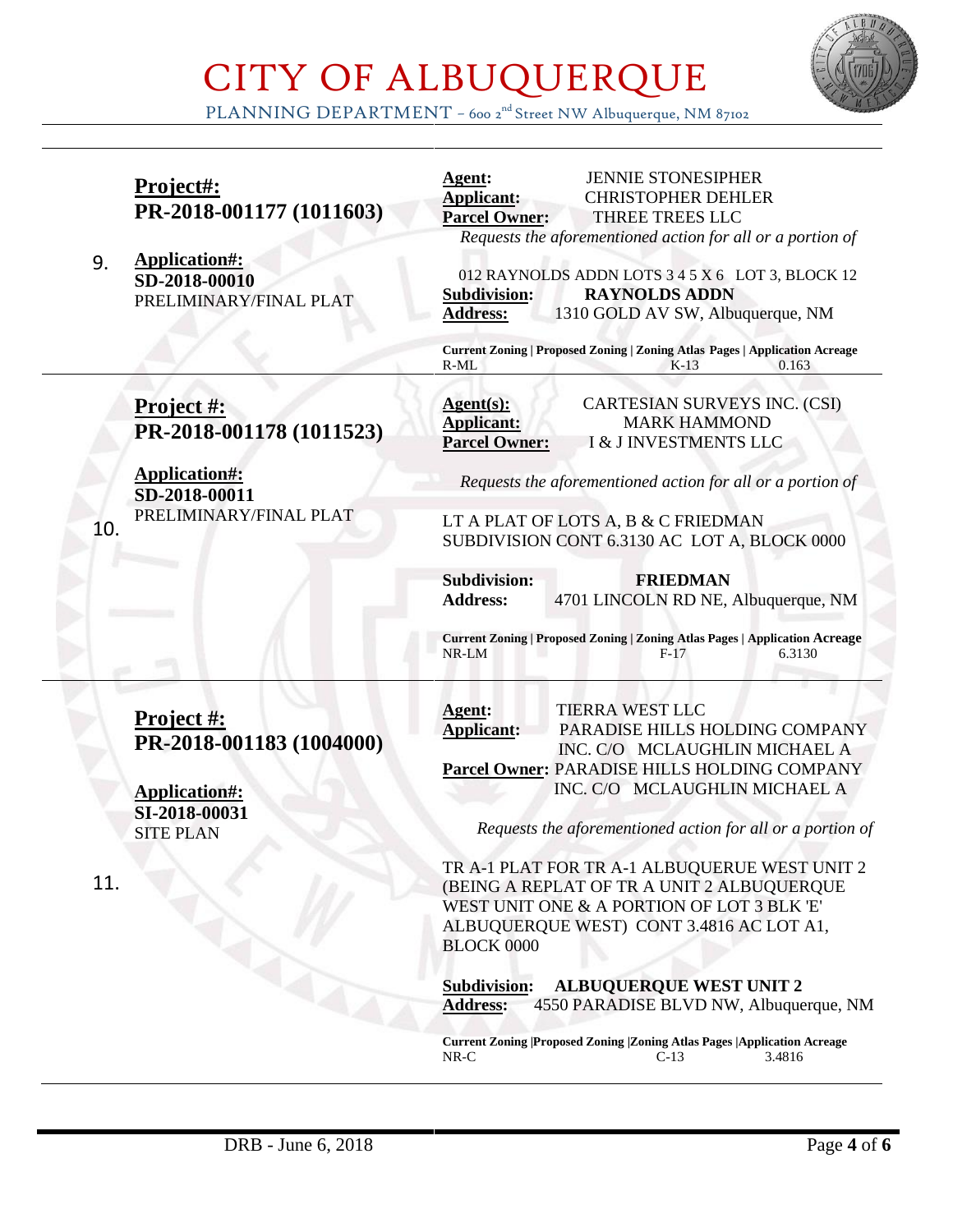

PLANNING DEPARTMENT - 600 2<sup>nd</sup> Street NW Albuquerque, NM 87102

### **Old Project #:1010010**

**Agent**: BOB KEERAN **Applicant:** LLAVE ENTERPRISES INC.

**Application#: SD-2018-00005** - PRELIMINARY/ FINAL PLAT APPROVAL **VA-2018-00009 –** DESIGN

12. VARIANCE **VA-2018-00010** – S/W VARIANCE *Requests the aforementioned action for all or a portion of*

#### LOT 6-P1, BLOCK 6

 **Subdivision: SIGNAL POINTE Address:** 01 SIGNAL POINTE LN NE, Albuquerque NM

**Current Zoning | Old Zoning | Zoning Atlas Pages |Application Acreage** R-1D R-D C-20 .41

*[Deferred from 6/6/18]***.**

### **Old Project #: 1011184**

13. **(18EPC-40001) Application#: SI-2018-00007** - SITE DEVELOPMENT PLAN FOR BUILDING PERMIT

#### **Agent:** WOOTEN ENGINEERING **Applicant:** KAPLAN PASEO LLC

*Requests the aforementioned action for all or a portion of*

LOT 9A, BLOCK 10, SUBDIVISION N ABQ ACRES TR 2 UNIT 3

**Subdivision: North ABQ ACRES TR 2 UNIT 3 Address:** 7201 PASEO DEL NORTE NE, Albuquerque NM

**Current Zoning | Old Zoning | Zoning Atlas Pages | Application Acreage** MX-L SU-2 C-19 0.7348

*[Deferred from 6/6/18]*

#### 14. FOR BUILD PERMIT **Project# 1008585 18DRB-70113** EPC APPROVED SDP **(18EPC-40004)**

TIERRA WEST LLC agent(s) for UTILITY TRAILER SALES, INC request(s) the above action(s) for all or a portion of Tract(s) 3, **AVALON SUBDIVISION,** zoned NR-BP (SU-1for IP Uses & C-2 Permissive Uses with Exceptions), located on the NE corner of DAYTONA RD NW and  $90^{th}$  ST NW, south of I-40, containing approximately 5.6 acre(s). (J-9) *[deferred from 4/11/18, 4/25/18, 5/2/18, 5/9/18, 5/16/18, 6/6/18]*

### **Project# 1011471**

15. PRELIMINARY/ FINAL PLAT **18DRB-70127** MINOR - APPROVAL

CARTESIAN SURVEYS INC agent(s) for SAMIR PATEL request(s) the above action(s) for all or a portion of  $Tract(s)$ 2-A-3-C & 2-A-3-D, **MCLEOD BUSINESS PARK,** zoned NR-C (C-3), located on JEFFERSON ST NE between MCLEOD RD NE and I-25 containing approximately 4.9556 acre(s). (F-17) *[deferred from 4/25/18, 5/16/18, 6/6/18]*